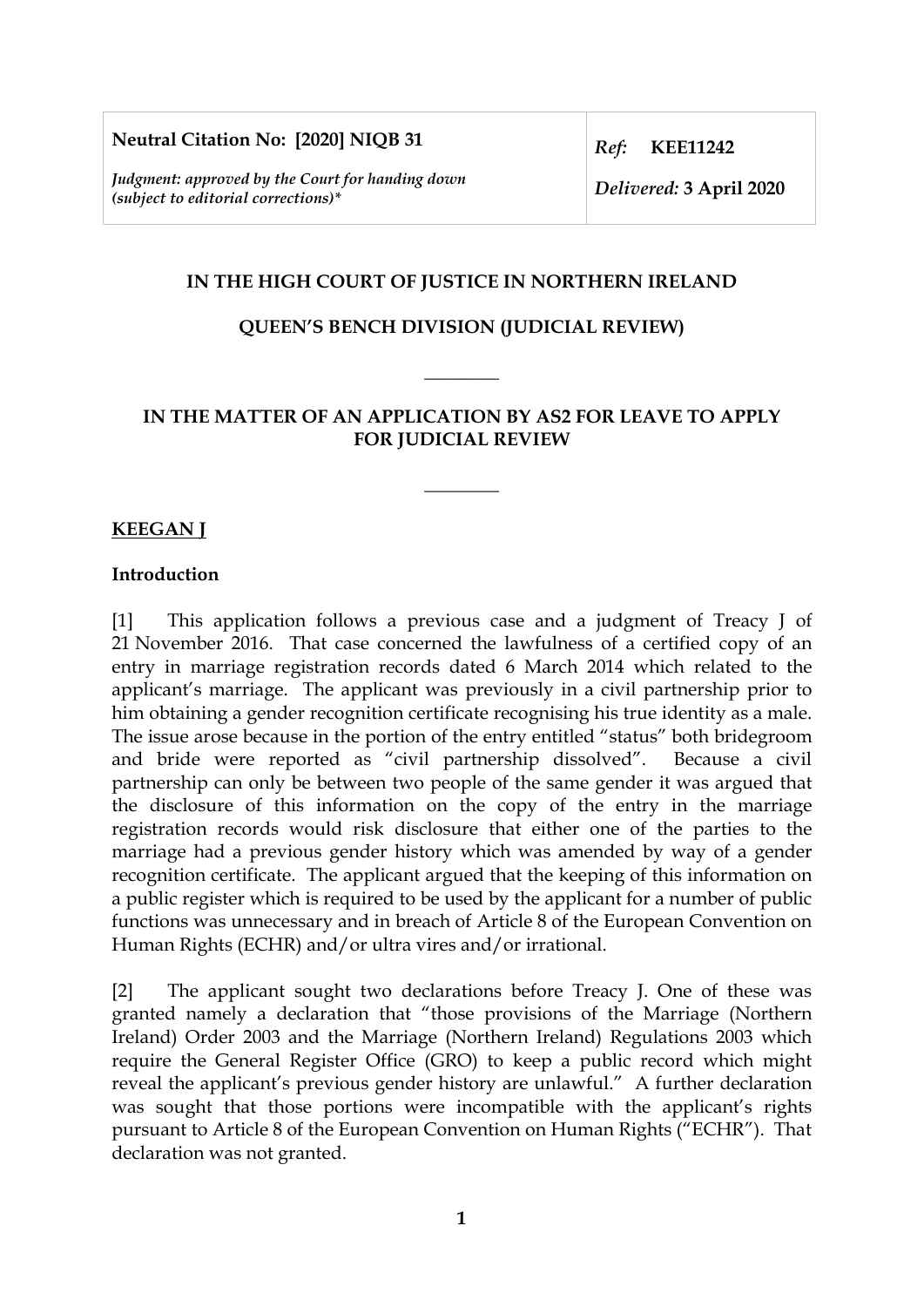[3] It is fair to say that the outworking of this judgment caused some confusion between the parties. The matter returned to the judge for clarification of the declaratory relief and a hearing was convened on 27 September 2019. On that date I note that the judge referred to the fact that he had not received argument about the application of Section 4 of the Human Rights Act and the issues in relation to primary and secondary legislation. However, no change was made to the ruling of the court, presumably because of the ongoing proceedings.

[4] The current proceedings with which I am concerned began in May 2018. The original Order 53 Statement was based upon "the alleged failure of the respondent to take the necessary steps to form an effective and functioning administration in Northern Ireland including the reinstatement of Direct Rule if necessary in order to remedy the continuing breach of the applicant's rights pursuant to Article 8."

[5] The affidavit grounding the application of 4 May 2018 refers at paragraph 10 to the fact that the marriage register had not been remedied causing enormous stress and worry to the applicant and his wife. At paragraph 11 the applicant states that "for example, I have still been unable to resolve the ongoing issue surrounding life cover for my mortgage as a copy of my marriage certificate is required. I am not willing to share my current marriage certificate as it reveals or has the potential to reveal my previous gender history. This has been determined by this court to be a breach of my privacy."

[6] This case was directed against the Secretary of State for Northern Ireland and The Department of Finance ("The Department") for failing to enact the necessary legislative change. The matter was listed on a number of occasions before the previous judicial review judge. Ultimately, it was set for a contested leave hearing on 6 December 2019. On that date the case was adjourned until January 2020. This was on the basis of a letter from the Departmental Solicitors Office dated 5 December 2018. Contained within that letter the Department pointed out that as a result of the Northern Ireland (Executive Formation etc) Act 2019 and the provisions thereof the Secretary of State had a duty to bring regulations to come into force by 13 January 2020 that will make same sex couples eligible to marry and opposite sex couples eligible to form civil partnerships in Northern Ireland. The correspondence also pointed out that the Secretary of State has a discretionary power under Section 8(4) of the said legislation to make appropriate provision in view of the extension of eligibility in other areas including matters relating to gender recognition certificates.

[7] The case was therefore adjourned by consent for the anticipated legislative changes to be made. The draft regulations were made pursuant to Section 8 of the Northern Ireland (Executive Formation etc) Act 2019. The Secretary of State made the Marriage (Same Sex Couples) and Civil Partnership (Opposite Sex Couples) Northern Ireland Regulations 2019 on 19 December 2019 and they came into force on 13 January 2020. Pursuant to Regulation 50, the Register General now has power to make amendments to the Marriage Register regarding the status of parties who have obtained a gender recognition certificate, following consultation with the parties in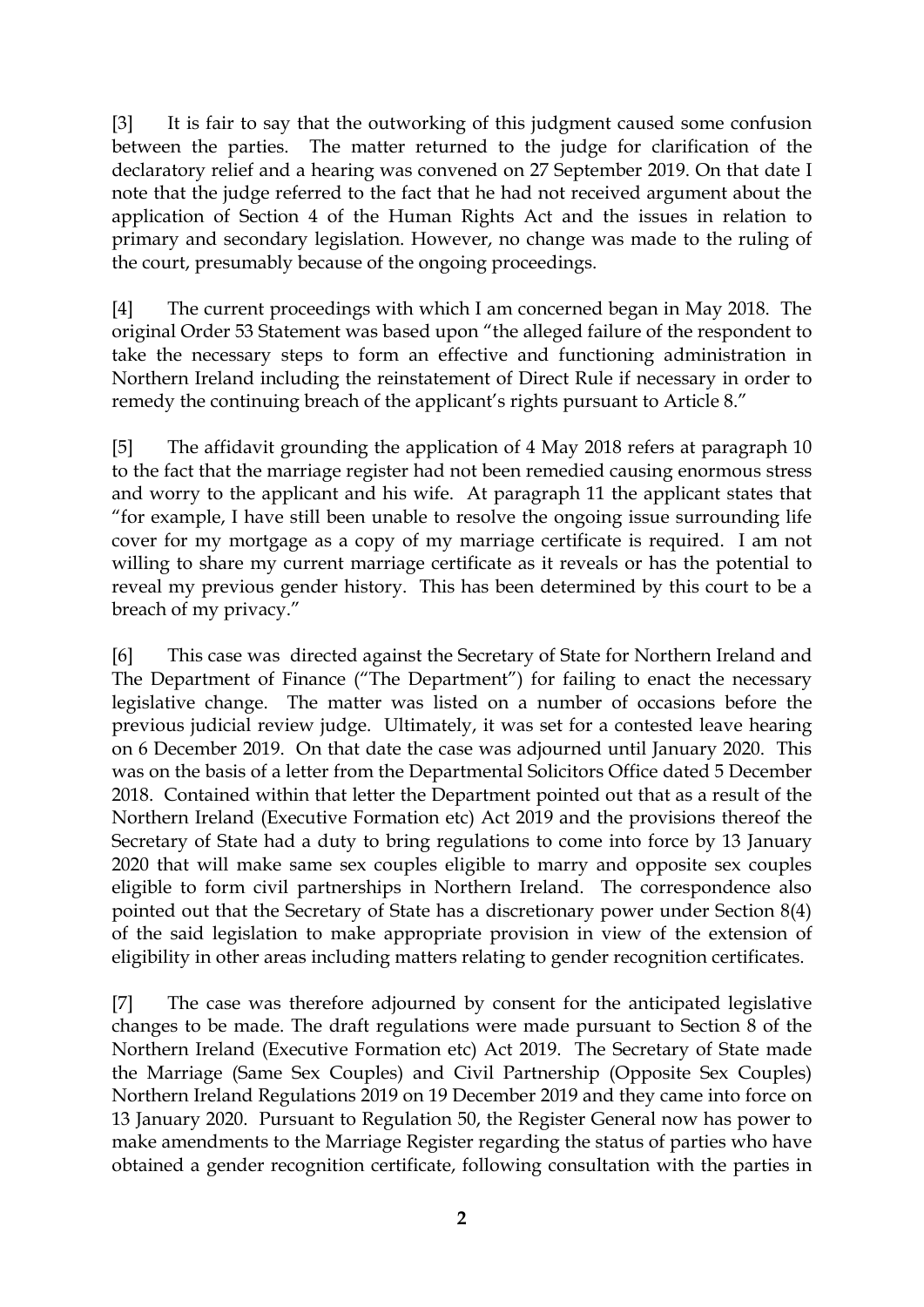question. Regulation 48 also confers upon the Department power to make further regulations for cases in which one member of a married couple of civil partnership obtains a gender recognition certificate without dissolving the relationship.

[8] By virtue of these legislative developments, the applicant effectively obtained the relief sought before the determination of leave. However, a number of matters continue to be debated between the parties. The Order 53 has been amended five times and on foot of the latest iteration of it a number of matters have been put before the court by Mr Lavery QC on behalf of the applicant. He appeared with Ms McDowell BL. Mr McLaughlin BL appeared for the Secretary of State and Mr McGleenan QC and Mr McAteer BL for the Department.

# **The Points raised by the Applicant**

[9] The applicant now seeks declaratory relief, damages and costs. The declaration proposed is in the following terms;

> "A declaration that the failure of the respondents to take any necessary steps to remedy the breach identified in the judgment of Treacy J on 21 November 2016, namely that the Marriage (Northern Ireland) Order 2003 and the Marriage (Northern Ireland) Regulations 2003 requiring the General Registers Office to keep a public record which contains information which creates a risk that the applicant's previous gender history may be revealed is unlawful. "

[10] Mr Lavery contends that the applicant was entitled to a declaration at this stage and a recognition from the court that there was a breach of his Article 8 rights which extended from the time of the last judgment until the implementation of the relevant legislation. Reliance was placed upon correspondence from the Department which seemed to suggest change other than by legislative means. The applicant makes the case that whether or not legislation was needed to remedy the breach, there was still a breach of the applicant's Article 8 rights upon which the court is entitled to declare. Mr Lavery accepted the court could not have compelled the respondents to amend any legislation. In support of the arguments the applicant relied on one case of *Scordino v Italy [2007] 45 EHRR 7* which is the decision of the Grand Chamber. The applicant also raises a case for damages for breach of his human rights and maintains that this should be heard within the framework of this judicial review. Finally the applicant makes a case that costs should be awarded in these proceedings.

## **The Proposed Respondents views**

[11] The position of the relevant proposed respondents are set out in helpful position papers. First, on behalf of the Secretary of State for Northern Ireland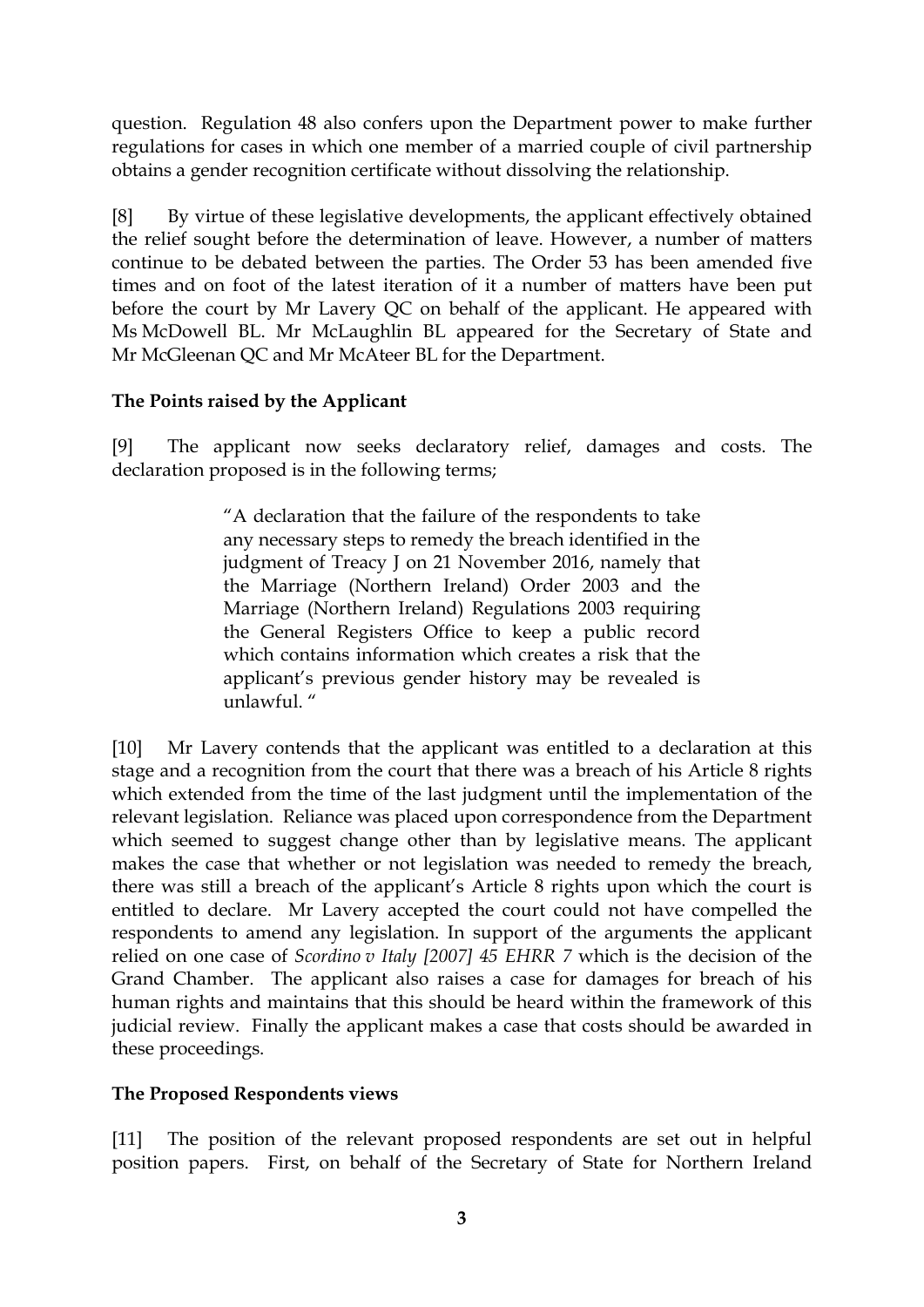Mr McLaughlin makes the point that there is no substantive issue against the Secretary of State. He also raises the question whether any breach of the applicant's Convention rights has occurred in the light of the provisions of Section 6(2) provisions of the Human Rights Act. In his position paper Mr McLaughlin reminds the court that the pre-action response dated 28 March 2018 made clear that the issue of concern to the applicant was amendment to the marriage register and that issues of gender recognition and marriage registration were devolved matters upon which the Secretary of State had no power to legislate. Similarly, Mr McLaughlin highlights the fact that the obligation to secure compliance with Convention obligations in relation to devolved matters lay with the devolved administration. As such, Mr McLaughlin argues that there is no valid claim made against the Secretary of State and he relies on the dicta from *JR80's Application 2019 NICA 58* in relation to that. He also makes the point that as the Secretary of State did not commit any unlawful act and had no power to provide a remedy in relation to a devolved matter that there is no basis for a damages claim against him. In any event Mr McLaughlin stresses the fact that damages could not be permitted to proceed against the Secretary of State without a precise factual and legal basis for the claim, including identifying the acts or omissions alleged against the Secretary of State the powers that were available to the Secretary of State which could have been exercised.

[12] Mr McGleenan QC on behalf of the Department makes the following points in his position papers augmented by Mr McAteer's helpful oral submissions. First, the point is raised that the matter is now rendered academic by the recent legislative developments. Further, the point is made that the costs that would be incurred by continuing with these claims in the Judicial Review Court are disproportionate to those that would be incurred by dealing with the same issues in the County Court or in the general list of the Queen's Bench Division of the High Court. The Department contends that persisting with the claims in the Judicial Review would be contrary to the overriding objective. The Department therefore claims that the application for judicial review should be struck out and that the applicant can if there is a basis to do so issue proceedings in a more appropriate forum whether by way of civil bill to the County Court or writ to the High Court.

[13] In the written arguments the point is made that the Department provided a response to the pre-action protocol correspondence in this case on 29 March 2018 wherein it noted that various options were being considered in response to the judgment and order of Treacy J. The Department indicated that if the option selected by the Department involved an amendment to legislation then this would require legislative action by the Assembly. There was no Assembly in place at that time or indeed at any time during the active lifespan of this case. The Department also highlights the fact that the pre-action response stated that mitigating measures had been put in place at an administrative level to prevent disclosure of the applicant's relevant entry in the register. The correspondence also requested full details of any particular issue that had arisen in relation to disclosure of the information on the register as, otherwise, it is claimed the question of any interference with Article 8 rights was hypothetical. If there was any real prejudice to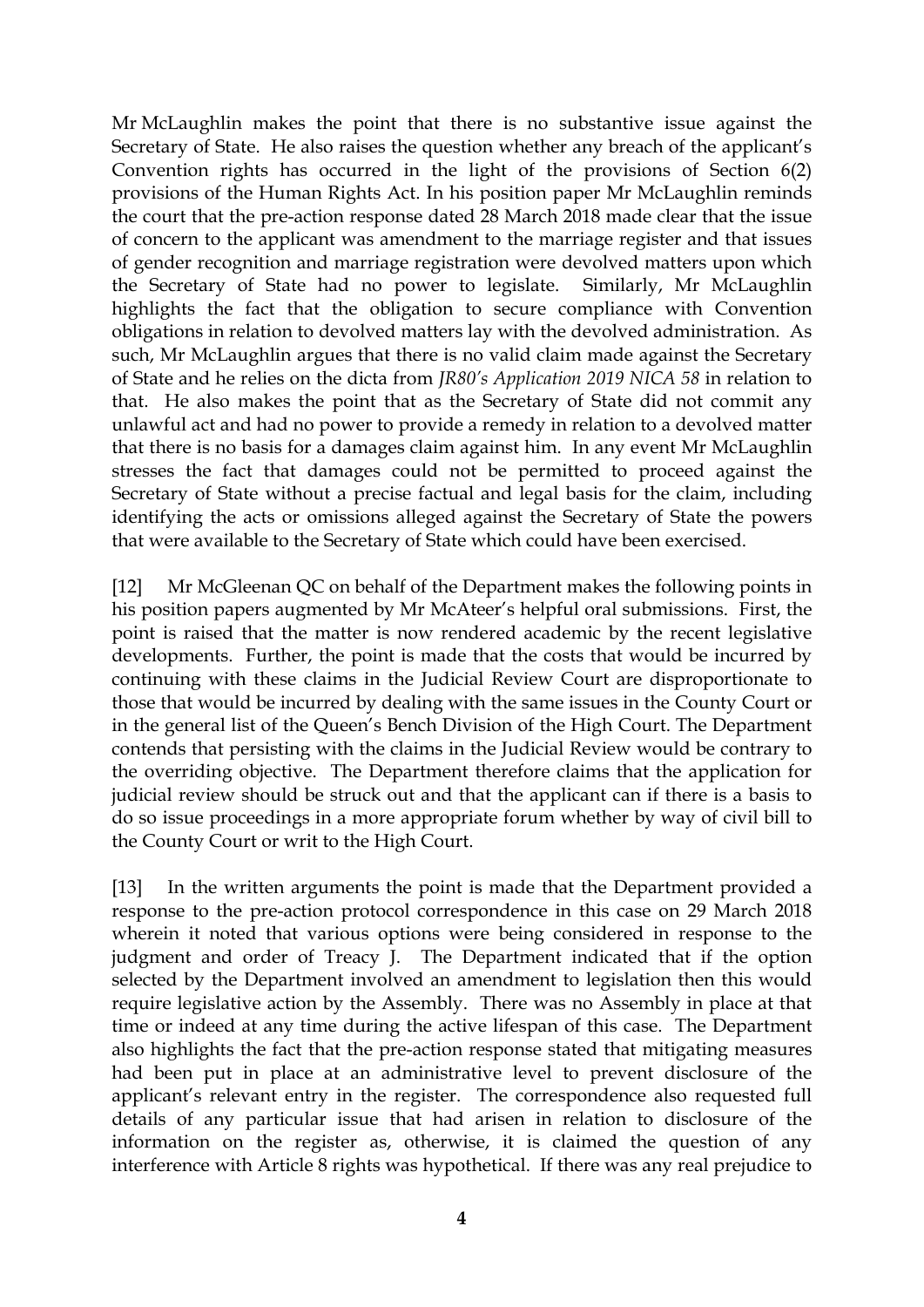the applicant or interference with his Convention rights then particulars would also have allowed consideration to be given of possible practical steps.

# **Consideration**

[14] The legislative provisions now in place from 13 January 2020 deal with the position of the applicant. There is therefore no necessity to adjudicate on the issues, bearing in mind this resolution and the overriding objective to save costs and court time. It is important to remember that the court adjourned this case prior to leave to facilitate a resolution with the consent of the parties. I am sympathetic to the proposed respondents' arguments that the applicant has now raised a range of other issues. Notwithstanding this procedural point which has some merit given the shifting sands of this case, I will focus on the issues before the court. These are ancillary matters in relation to whether or not relief should be granted by this court way of a declaration and damages.

[15] In determining this matter I make two preliminary observations. First, it is clear that there is no valid case against the Secretary of State for Northern Ireland in relation to this matter. Mr Lavery effectively conceded this point in his oral submissions. I also dealt with this point in *McGuinness Application 2019 NIQB 92.* The only viable claim as regards responsibility relates to the departmental actions after the decision of Treacy J.

[16] My second observation relates to the application of the Human Rights Act 1998. There is no automatic right to relief under this Act. Claims must have a basis in law and fact and within the scheme of the Act. Section 3 contains the obligation to interpret legislation in a Convention complaint way, Section 4 deals with declarations of incompatibility, Section 6 provides that it is unlawful for a public authority to act in a way which is incompatible with a Convention right unless the section 6(2) defence applies and Section 7 deals with the taking of proceedings. For Section 7 proceedings an applicant must be a victim of an unlawful act. It follows that in any case where relief for an alleged breach of human rights is claimed, the application needs to be clearly framed.

[17] I have found the pleaded basis for the application to be rather opaque. I understand that this has probably arisen because of the shifting sands of the case I have mentioned above. However, some sharper focus is required. It seems to me that the applicant's claim is twofold. First, the applicant is claiming relief due to alleged departmental delay and second, the applicant is claiming damages for breach of privacy rights whilst the register remained unaltered. That claim is based upon the effects of delay. I will deal with these matters in turn.

[18] In relation to the delay, the applicant claims that this was unlawful, and invites me to make a declaration. Such a remedy is discretionary. Much emphasis has being placed upon the pre-action correspondence of 29 March 2018 in which the Department intimated that" various options were being looked at." That seems to